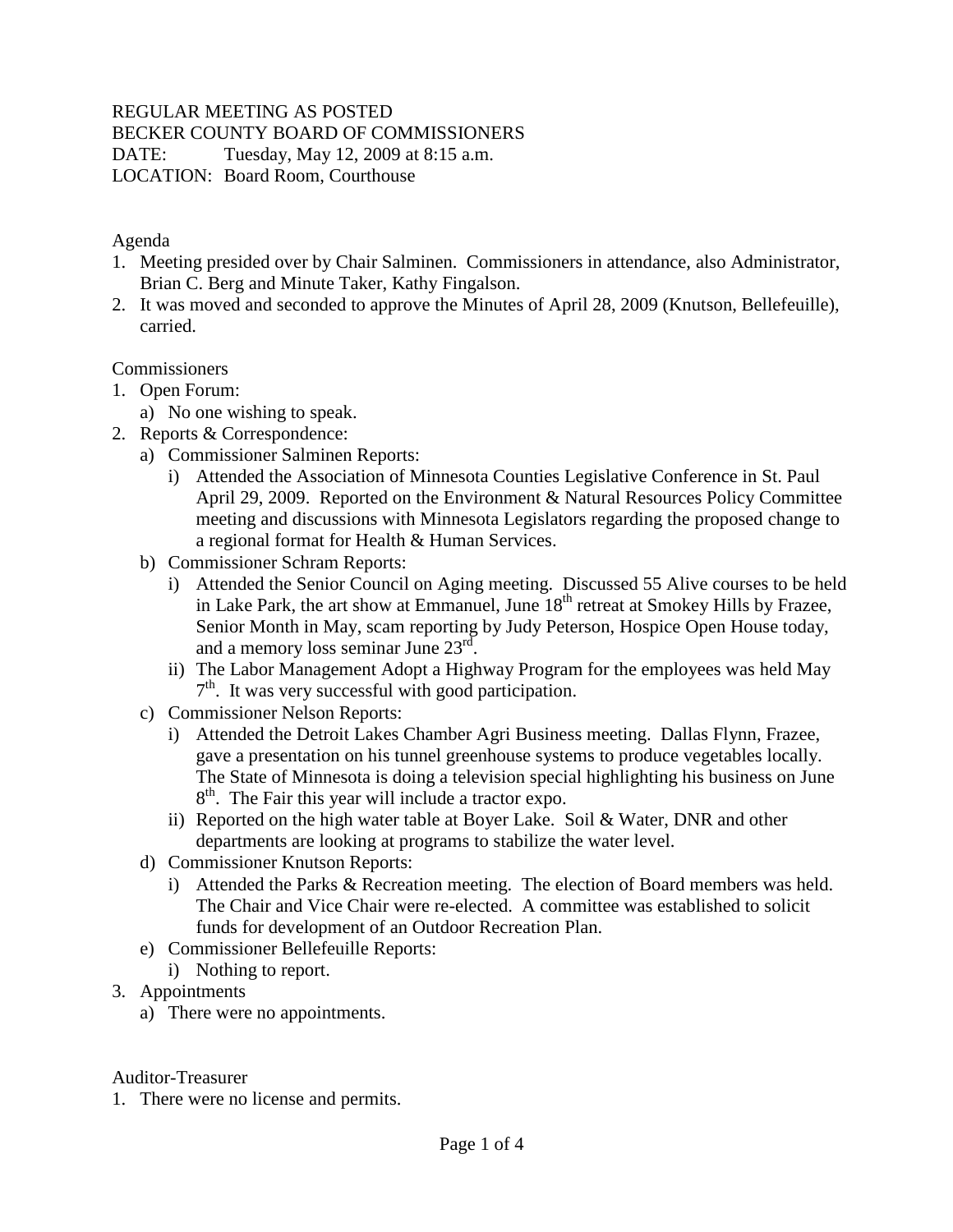Finance Committee Minutes

- 1. It was moved and seconded to approve the Claims with the addition of Harry Salminen expense voucher and the over 90 day claim; Detroit Lakes Disposal for \$125.30, the bill was misplaced through another department of Becker County (Knutson, Schram), carried.
- 2. It was recommended by the Finance Committee to approve the Sheriff request to apply for the Remote Electronic Monitoring Grant for 2009 through 2011 and to purchase and replace the 1991 Rescue trailer with ATV Grant funds.
- 3. It was moved and seconded to approve the Information Technology Capital Purchase of 4 hard drives for the Storage Area Network to allow incremental backup of data during the day in the amount of \$2,395 (Bellefeuille, Schram), carried.
- 4. It was recommended by the Finance Committee to approve the Highway request to remove the bid award for S.P. 03-607-21 as it will be rebid and to approve the Local Road Improvement Funds for Project Number SAP 03-639-016.
- 5. It was moved and seconded to approve travel by the Veteran Service Officer, Lauri Brooke, to assist with troop reintegration May  $26-28$ <sup>th</sup> at Fort McCoy, Wisconsin with travel expenses paid for by a State Grant and Becker County to pay for her time (Bellefeuille, Schram), carried.
- 6. It was moved and seconded to approve travel by the Veteran Service Officer, Lauri Brooke, to travel on June 6-13<sup>th</sup> to San Diego, California for NACVSO training with travel expenses paid for by a State Grant and Becker County to pay for her time (Schram, Bellefeuille), carried.
- 7. Brian Berg reported on the status of the new furlough policy.

### Assessor

- 1 . The first three abatements were removed from the Abatement list as they had previously been denied and were added in error.
- 2 . It was moved and seconded to approve the abatement PIN 21.0437.000 in Osage Township for \$252 (Bellefeuille, Schram), carried.
- 3 . Presented information on the status of the incinerator project.

Natural Resource Management

- 1 . Presented an update on the recommendation for Forest Land Classification for the Public Hearing tonight.
- 2 . It was moved and seconded to approve Resolution 05-09-1A for Becker County to act as the legal sponsor for the Winter Wonderland and Wolf Pack Trail Systems and approve the applications to the Minnesota Department of Natural Resources Snowmobile Trail Assistance Program (Schram, Knutson), carried.
- 3 . It was moved and seconded to approve the appointment of Arthur Bakker to the Park Board as an At-Large member to run from May 1, 2009 though April 30, 2012 (Schram, Bellefeuille), carried.

Highway

- 1. It was moved and seconded to approve Resolution 05-09-1B authorizing the County Engineer to reject all bids and to establish and proceed with a new letting date of June 11, 2009 (Knutson, Bellefeuille), carried.
- 2. It was moved and seconded to approve Resolution 05-09-1C affirming that any cost of the safety scope of the project SAP 03-639-016 in excess of the grant will be appropriated from the funds available to the County of Becker and that any grant monies appropriated for the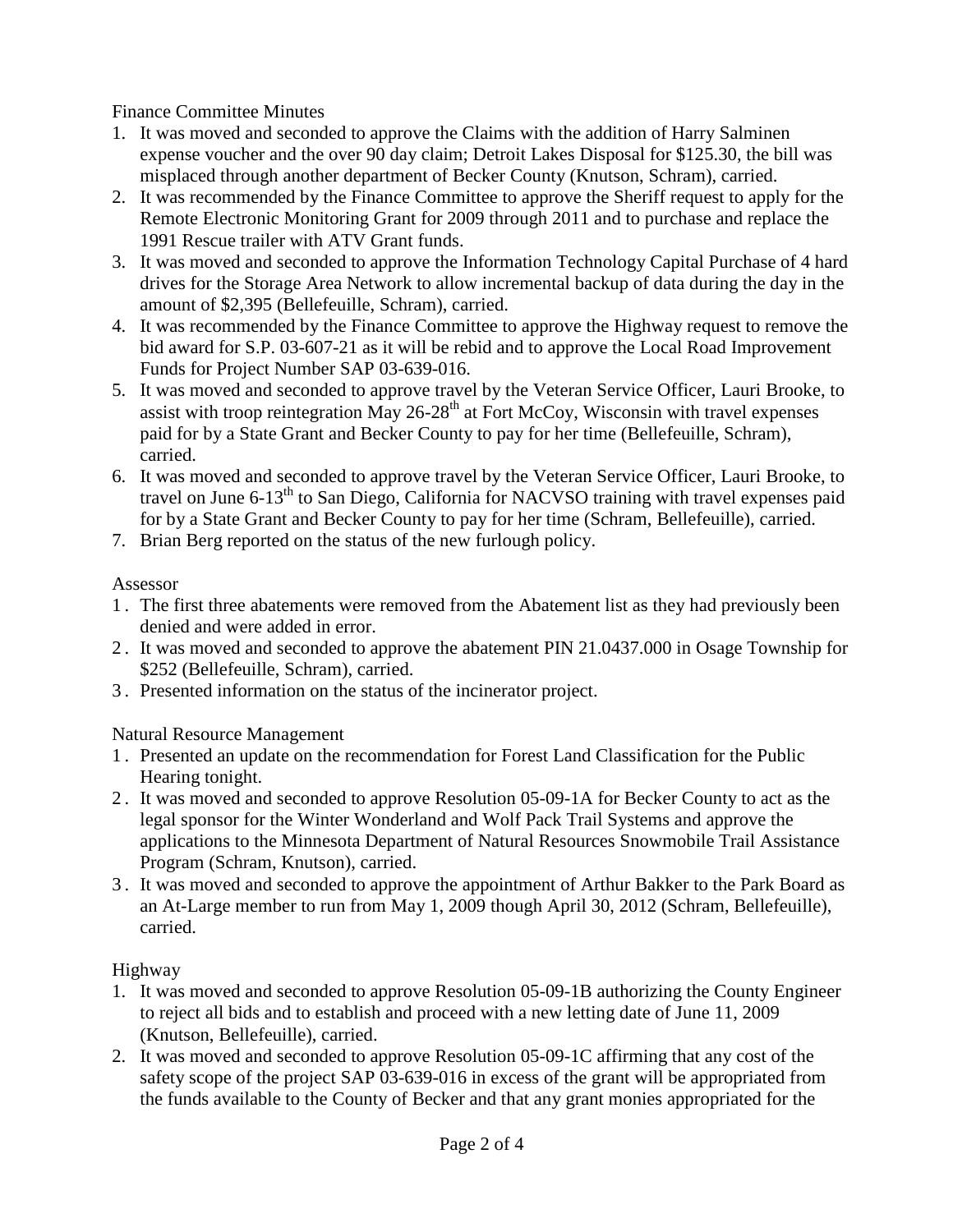project but not required, based on the final estimate, shall be returned to the Minnesota State Transportation Fund (Knutson, Schram), carried.

Sheriff

- 1. It was moved and seconded to accept Remote Electronic Alcohol Monitoring Grant B27780 for fiscal years effective July 1, 2009 through June 30, 2011 for \$15,000 per year (Schram, Bellefeuille), carried.
- 2. It was moved and seconded to approve the lowest bid from Newman Manufacturing to replace the current trailer utilized for ATV/Snowmobile rescue equipment in the amount of \$1,724.00 with funding from the current ATV grant (Bellefeuille, Schram), carried.

Human Services

- 1. It was moved and seconded to approve the addition of the contract amendment for the State of Minnesota for processing Minnesota Care applications to the agenda (Knutson, Bellefeuille), carried.
- 2. It was moved and seconded to approve the addendum to the Lakeland Mental Health Purchase of Service Agreement (Bellefeuille, Schram), carried.
- 3. It was moved and seconded to approve the sliding fee scale for Chemical Use Assessments (Bellefeuille, Schram), carried.
- 4. It was moved and seconded to approve the contract amendment for the State of Minnesota for processing Minnesota Care applications from \$28,057 to \$31,057 (Knutson, Schram), carried.
- 5. It was moved and seconded to approve the Human Services Claims (Knutson, Bellefeuille), carried.
- 6. It was moved and seconded to approve the Community Health Claims (Bellefeuille, Schram), carried.
- 7. It was moved and seconded to accept the Transit Ridership Report (Schram, Bellefeuille), carried.
- 8. It was moved and seconded to approve the Transit Claims (Bellefeuille, Schram), carried.
- 9. Presented an update on the H1N1 Influenza and the plan for possible cases in the fall.

Planning and Zoning

1. It was moved and seconded to correct the minutes of April 25, 2006 to read as follows: First Order of Business: Joey Kaiser. It was moved and seconded to concur with Planning and Zoning to approve a conditional use permit for PID numbers 17.0071.000 and 17.0074.000 to allow a commercial use consisting of a bar/restaurant in an agricultural district based on the fact that the property has always had this type of operation; the use would not be detrimental to the surrounding area; and the conditional use permit would correct a situation that should have been taken care of years ago (Knutson, Schram), carried.

Public Hearing

1. The Public Hearing on the Forest Land Classification was attended by approximately 120 residents of Becker County. Input was accepted from 22 parties wishing to speak (rosters will be retained along with documents turned in and short comments reference each presentation). The Natural Resource Committee is recommending to the Becker County Commissioners the "Opt Out" option and to develop its own restrictions on motorized use for all countyadministered lands within the White Earth State Forest, Two Inlets State Forest and Smoky Hills State Forest. The Two Inlets and Smoky Hills State Forests will have all forest roads and trails on county-administered lands with the two State Forests designated and managed in a